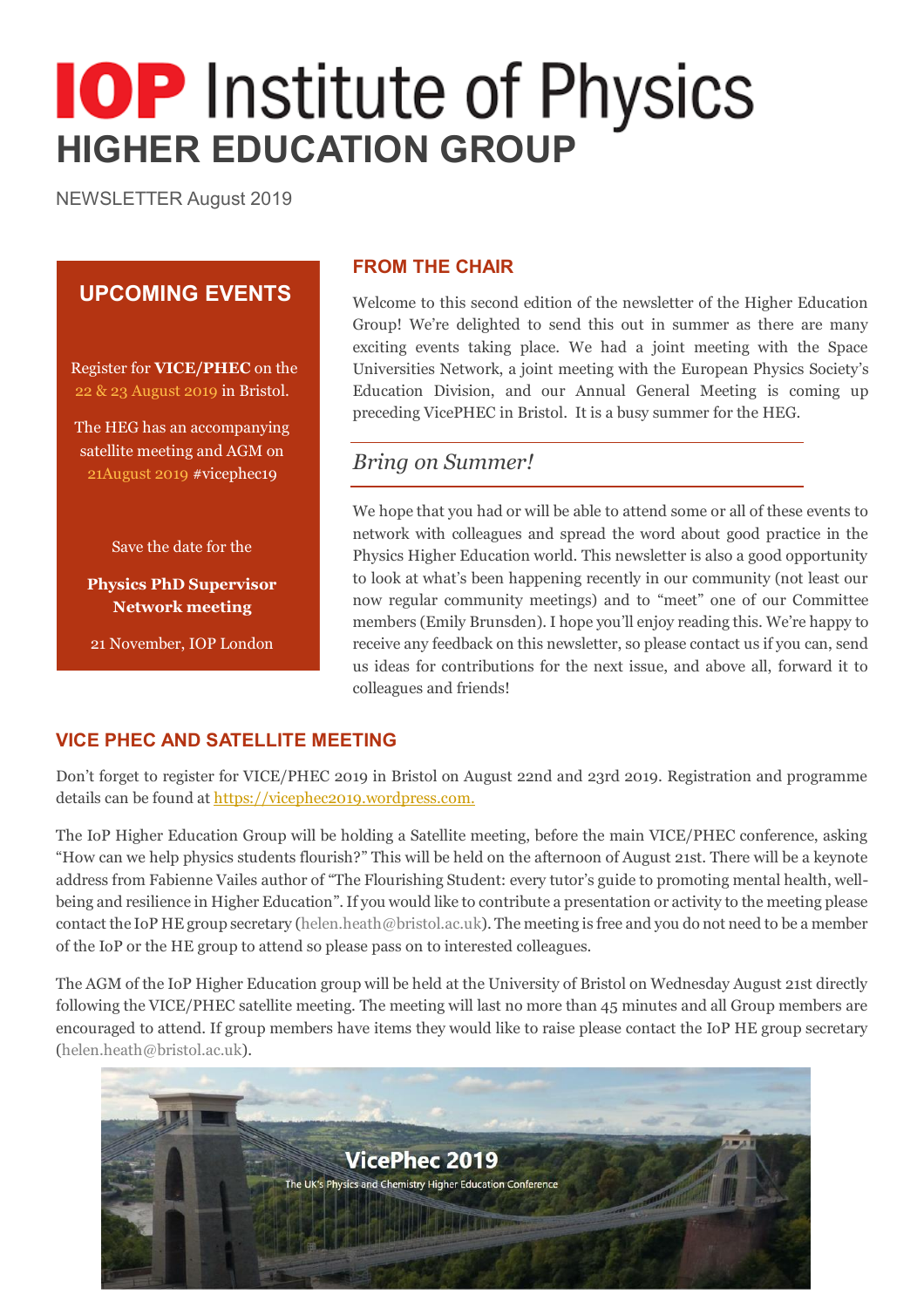### **FUNDING OPPORTUNITY FOR MEETINGS**

The Institute of Physics Higher Education Group (HEG) Committee invites applications from the community to organise a Physics Higher Education meeting in 2020. Up to  $E_500$  support may be awarded to the bid. Enquiries can be sent to Dr Nicolas Labrosse (nicolas.labrosse@glasgow.ac.uk) or Dr Thomas Stallard (tss8@leicester.ac.uk).

#### **THE IOP UNDERGRADUATE PHYSICS CHALLENGE PREPARES FOR ANOTHER YEAR**





*presentations as part of the Undergraduate Physics Challenge 2018/19.*

For the past 6 years, the IOP has organised an annual design and build challenge aimed at first-year undergraduates in the North of England, and next year's challenge is launching soon. The tasks they have been set have ranged from building a voltmeter from scratch to using the energy from a kilogram of boiling water to raise a weight - all using repurposed or homemade parts.

The competition requires groups of first-year undergraduates to design and build a piece of equipment within their own institutions over a period of 3 months and with a  $£30$  budget, which they then take to compete against other teams from across the North at the final event held in March. The challenge is linked to industry in the region with local employers acting as judges for the presentation aspect of the challenge.

The challenge encourages a more open-ended discovery of physics than many prescribed lab courses can provide and allows students to experience early in their academic career the kind of research freedom and creativity that they may only get later on.

The challenge is going from strength-to-strength and has expanded from its initial remit of universities in the North West to now including institutions from across the North.

If you would like to get involved or want further information about the challenge, then please email Katherine Platt (katherine.platt@iop.org).

# **THE INTERNATIONAL PHYSICISTS' TOURNAMENT: A PEEK INTO POSTGRADUATE RESEARCH**

The International Physicists' Tournament (IPT) is a tournament for undergraduate physics students to test their physics prowess by spending up to 9 months solving as many of 17 pre-selected unreported problems in physics (previous examples of problems can be viewed at [http://iptnet.info/problems\)](http://iptnet.info/problems), and defending their solution at a research-style conference. At the conference, teams representing their nations will defend, challenge and review their findings in a 'physics fight'. After each 'physics fights', teams are graded by a panel of academic researchers and teachers. Following a series of these 'fights', the top three ranking teams progress to a final where the winner will be announced as the 'world champion' in physics.

The tournament goes beyond just another competition between nations for a top-spot in physics. It also boasts unique and exceptional opportunities for the participants to gain a sneak peek into what postgraduate physics research may be like. From something as simple as travelling to another country and giving presentation on their research, to making an early first step on the research ladder by publishing work in a peer reviewed journal.

The unsolved and open-ended nature of the problems can result in a more independent investigation compared to typical undergraduate experimental modules, which may present students with experiments with an already wellunderstood and clear 'end'. Additionally, supervisors of the teams themselves may have a limited knowledge on the problem, provoking students to perform a more in-depth and independent literature review, with supervisors taking a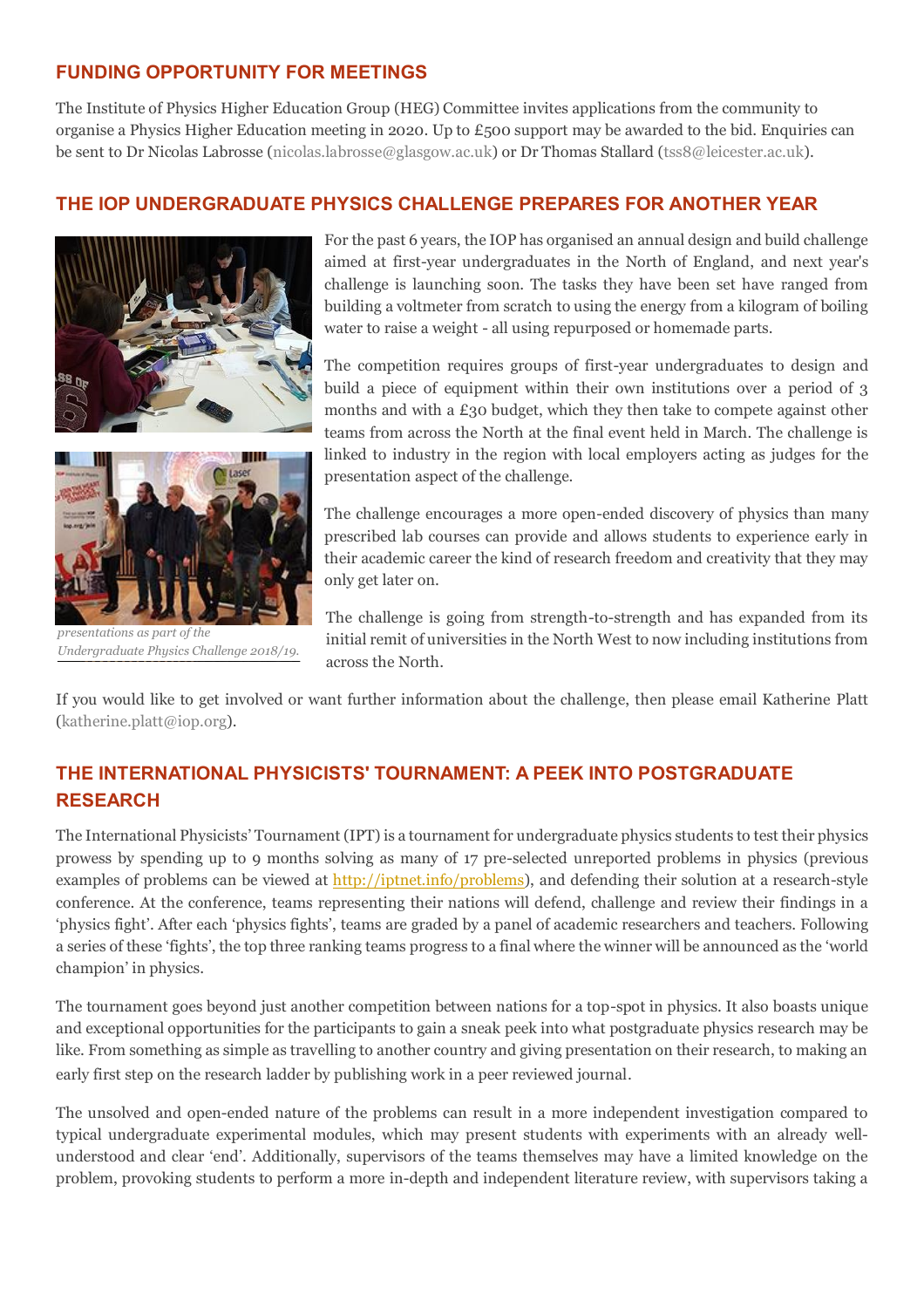# **WE NEED YOU!**

Do you have an interesting higher education project? Attracted some funding? Have examples of good practice to share? We need you to tell us! We would love to include your stories in the next edition of the newsletter later this year. Submissions of around 400 words with images are encouraged. Please contact Emily Brunsden (emily.brunsden@york.ac.uk).

more step-back approach compared to the role they may usually take in typical final year experimental modules. The tournament also provokes students to be able to defend their solutions against rigorous questioning and arguments (akin to a PhD viva), which develops their verbal communications skills beyond the given presentation skills students may attain through the traditional curriculum. Furthermore, the marking criteria provided to the jury rewards participants who are able to pinpoint the essential physics and are able to see where a solution can be improved to converge to the true nature and solution of the problem. This pushes students to alter their view of simply 'winning' and 'scoring marks' and instead provokes students to build upon the solutions presented to them through the ensuing debate stage. Students also have the opportunity to trial their writing skills by publishing their work in an impactless spin-out journal called Emergent Scientist [\(link](https://emergent-scientist.edp-open.org/articles/emsci/full_html/2017/01/emsci170008s/emsci170008s.html)  [to Em. Sci.\)](https://emergent-scientist.edp-open.org/articles/emsci/full_html/2017/01/emsci170008s/emsci170008s.html)

In cases where solutions are particularly strong, participant's work has been published in impact-welding journals, such as a notable case in 2016 in Physical Review Letters [\(link to paper\)](https://journals.aps.org/prl/abstract/10.1103/PhysRevLett.119.084301).

These are but a few of the opportunities and benefits students may gain through participating in the IPT. Anyone interested in joining the next edition or has more questions about the tournament is welcome to contact the IPT organizing team (http://iptnet.info/contact). *Mr David Collomb*

#### **HIGHLIGHTS OF THE IOP HEG COMMUNITY MEETING**

The May Community Meeting was held in the University of Bristol's HH Wills Physics Laboratory, with a wide range of topics discussed, highlighting the range of dedication and hard-work being put into developing and improving the teaching of physics in higher education.

To start, Mark Jones from the Open University discussed student engagement with online forums established to support project work at the OU. Their research through the Online Team Investigations in Science (OTIS) project looks at how effective online team investigations are to student participants. In his talk he considered how students interact across these forums and how this information can be used to inform the delivery of team investigations in a distance environment.

Following Mark, David Westwood from Cardiff University talked about developing lab modules to encourage a scientific attitude amongst students and combat shallow, process learning. David has changed several features of Cardiff's lab sessions to reduce the initial cognitive load, to enable students to focus on developing as scientists and becoming autonomous learners. David provided some excellent insight into a number of straightforward ways that a lab course can be made into a better learning environment.



*Snapshots from the May Community meeting showing presenters in action!*

Continuing in a theme, Craig McNeile from Plymouth University discussed the delivery of a physics lab module to students studying engineering. His talk described changes introduced to the range of investigations that students were *Emily looks professional* previously asked to do, with the aim of reducing cognitive load and improving student understanding. Now included in the module are some PhET (Physics Education Technology) interactive simulations, and investigations using interrogable sensors within smartphones.

Wendy Sadler from Cardiff University's physics education group followed with 'Teaching science communication to physics students', which described a module designed to develop students' capabilities in disseminating their knowledge. Her talk discussed the need for physics students to be able to talk about their subject in an engaging way to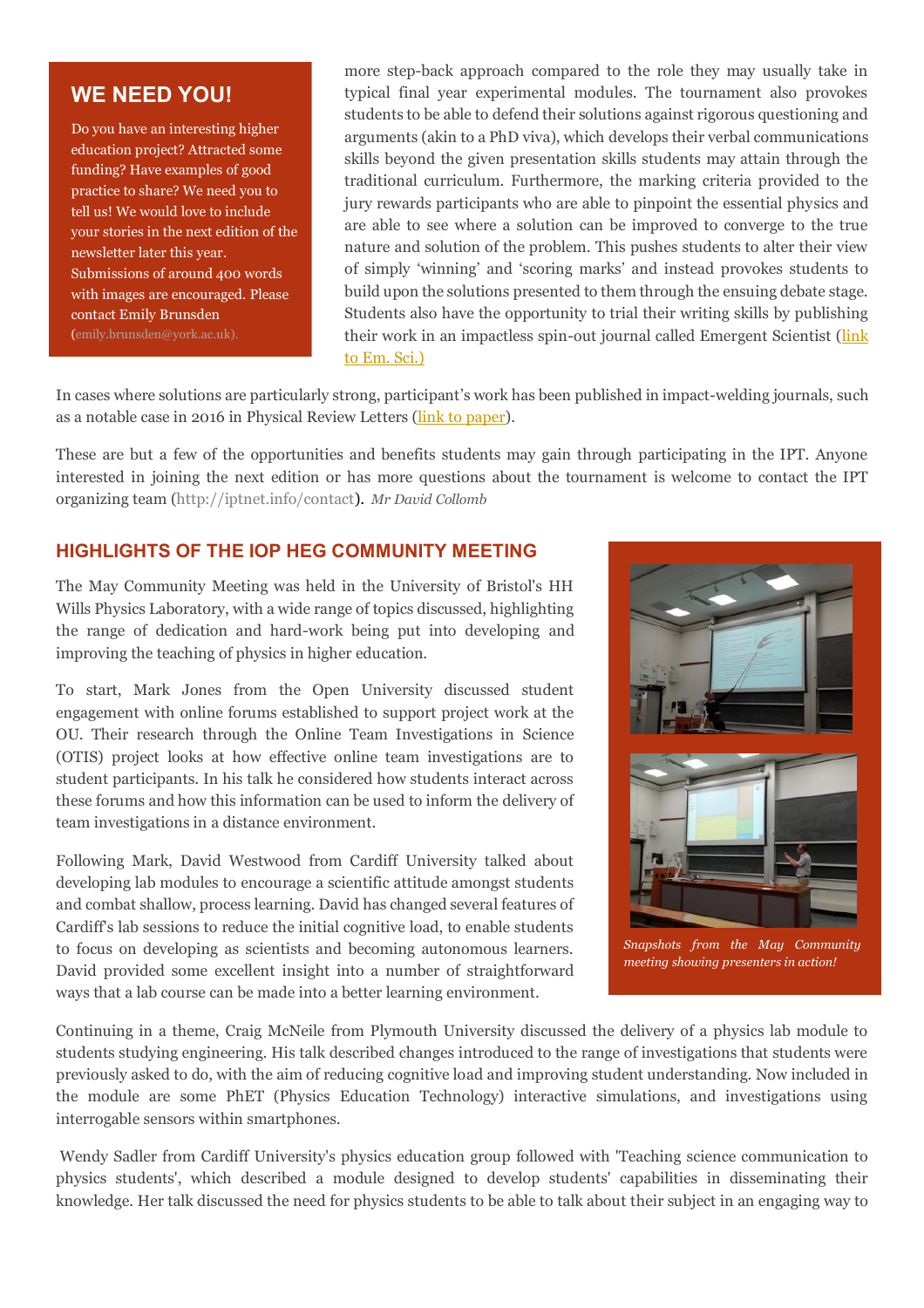a variety of audiences, and so this module requires them to engage with a range of delivery methods such as: presenting a scientific topic to a public audience, producing a magazine article or blog, and pitching a proposal for grant money.

Following Wendy's talk on dissemination, Walther Schwarzacher from the University of Bristol discussed a teaching intervention in which undergraduates mentor a group of high school students in Pakistan through delivering self-developed materials via Skype. This mentoring scheme helps to develop both the high school students' understanding in physics, but also the undergraduates' communication skills and confidence. The close of the talk contained an offer of support for anyone interested in finding out more practical details in establishing international mentoring schemes.

Our final talk of the day was from Richard Lewis, who presented work that he and Paul Roche have been doing in developing the MSc programme at Bristol. Richard's talk described the development of a novel method of delivery of a level 7 undergraduate curriculum, mimicking a traditional research group setup. One of the main features of this development was the focus on co-locating the course tutors with the enrolled students. The work undertaken is problem based, with elements of presenting work alongside developing it. This novel delivery has produced a high proportion of graduates continuing on into PhDs and is now expanding.

The day provided an excellent range of topics describing developments in many areas of HE physics teaching, the slides for all the talks delivered on the day will be available. Please contact the HEG group if you would like any further information on any of the topics. *Dr Alex Crombie*

# **EPS MEETING BRIDGING THE SKILLS GAP 19 JULY 2019**

#### **MEET THE COMITTEE**



I am Emily Brunsden and I am a committee member of the Higher Education Group. I am based at the University of York where I am a Teaching and Scholarship Lecturer in the Department of Physics. I am an astronomer and particularly an asteroseismologist and I also look after the Astrocampusour on-campus observatory. I am especially interested in topics in inclusive learning practice in higher education.

As well as conveying an understanding of the subject, physics education in the modern Higher Education curriculum provides students with opportunities to develop and practice a host of physics-related skills (such as the ability to represent physical situations mathematically, build models, analyse data, or design experiments), and to acquire graduate-level attributes and capabilities (soft skills such as problem solving, dealing with complexity, and abstraction, as well as group work, communication, and other transferable skills necessary to succeed in diverse professional workplaces).

However, there is a gap between the skills that physics education aims to provide and those skills that are acquired by the students, the skills that are essential to the development of a modern economy and those that our graduates possess. How can we ensure that physics graduates are optimally prepared for work in industry and other workplaces? To what extent does a Physics degree meet the expectations and needs of employers?

This symposium, jointly organised by the Physics Education Division of the European Physical Society and the IOP Higher Education Group, examined some of the skills gaps that arise in modern physics education. Leading national and international education researchers led a range of discussions to explore the most effective ways in which the physics community can work together to bridge these gaps and to provide a modern and relevant educational experience to physics students.

# **HIGHLIGHTS OF MAKING THE INVISIBLE VISIBLE: ENHANCING LEARNING THROUGH VISUALISATION**

The Higher Education Group organised the 2nd "Physics Education for the 21st Century" meeting on the topic "Making the invisible visible: Enhancing learning through visualisation" in London on 8-9 March. This meeting was cosponsored by the Royal Society.